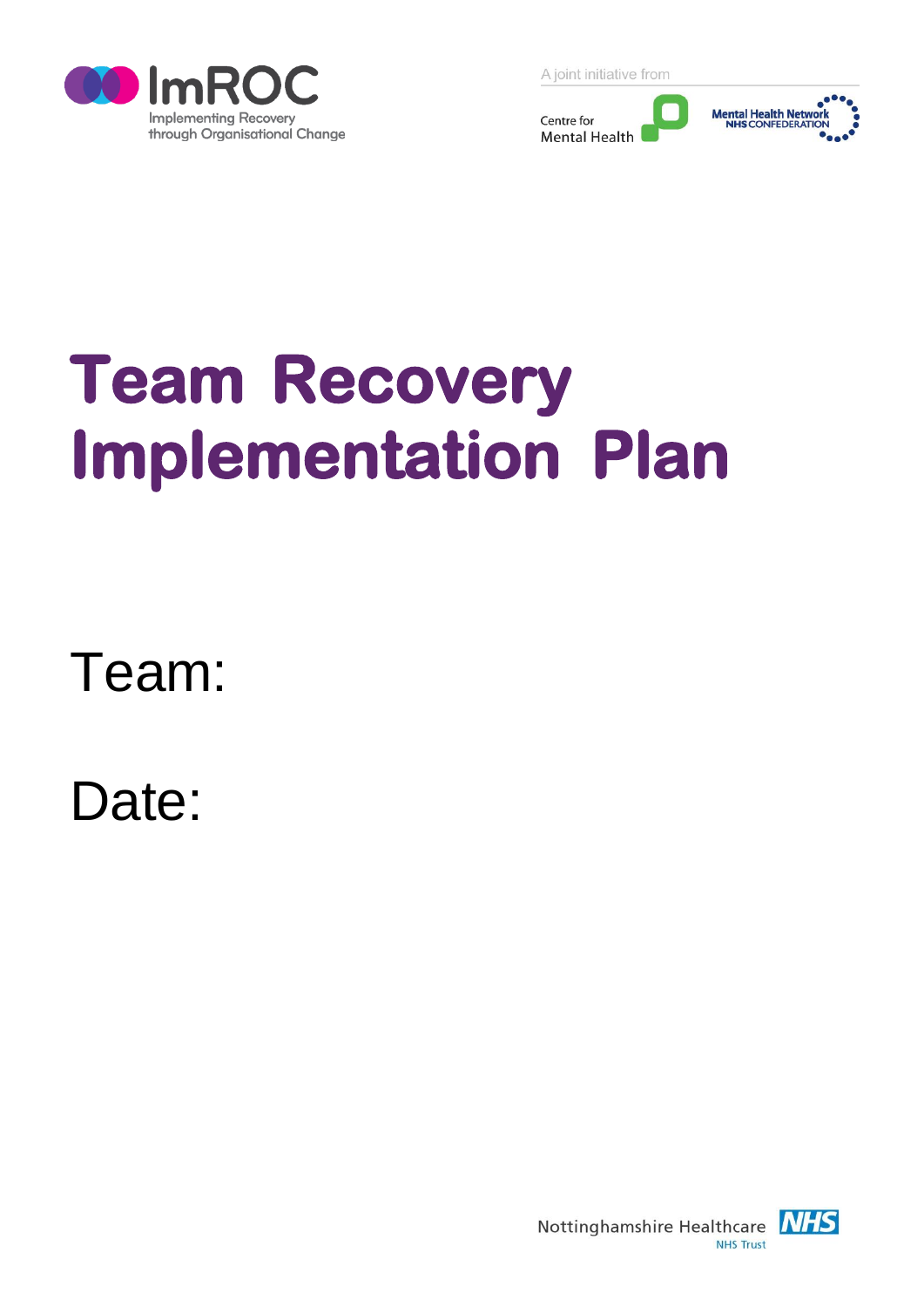#### **TEAM INFORMATION**

#### **Resources to support recovery in the team**

Staff with special skills, interests, experience, knowledge, contacts that might be used to make the service offered more recovery-focused

People using the service with special skills, experience, knowledge, contacts that might be used to make the service offered more recovery-focused

Any other resources available to the team (links with other agencies / community organisations, relatives, friends ....)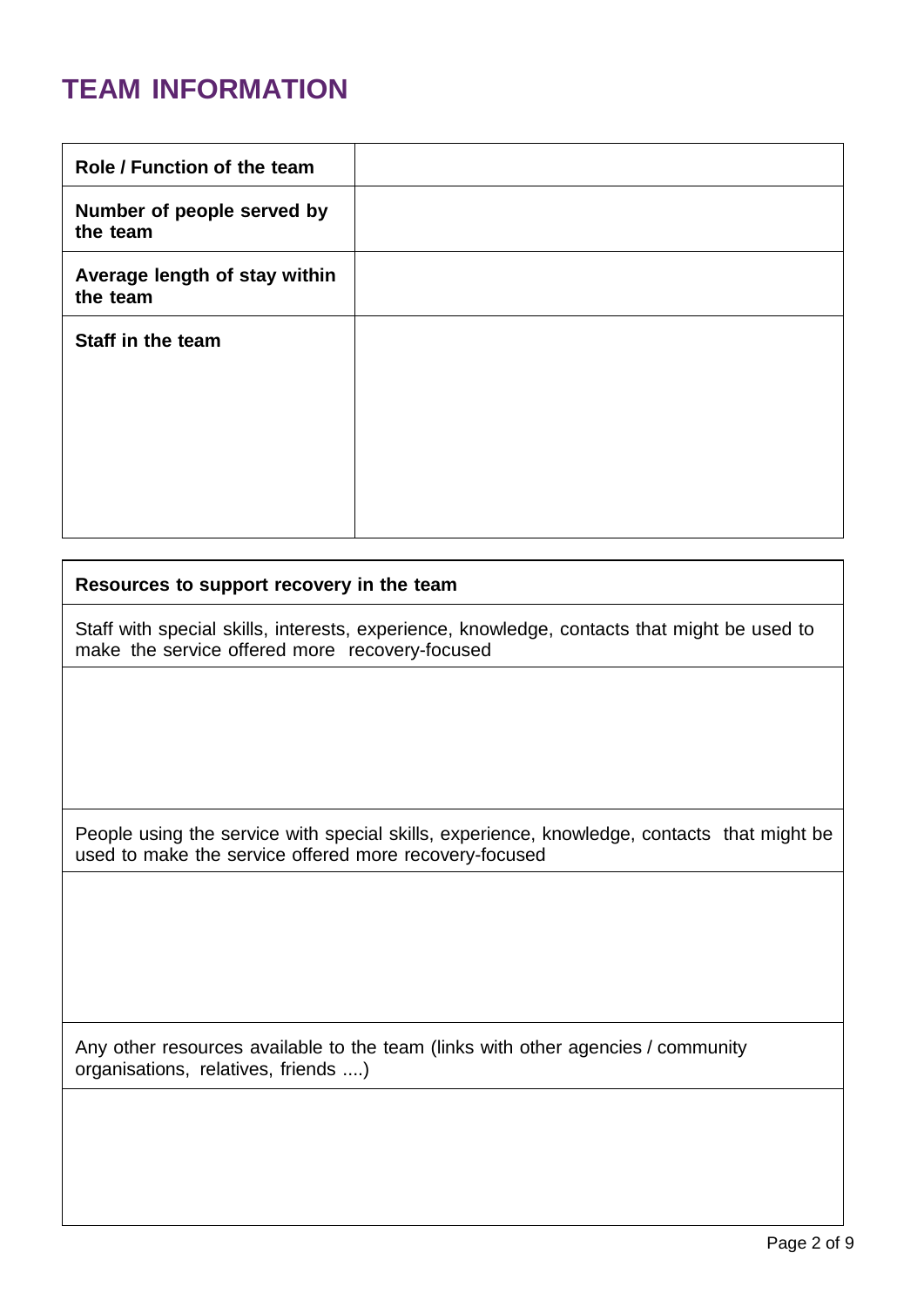# **BENCHMARKING RECOVERY APPROACH**

| <b>Criteria</b>                                                                                                                                                                                                                                            | <b>Extent</b><br>implemented<br>(5 fully,<br>1 not at all) | <b>Examples of implementation</b> | <b>How</b><br>important is<br>it that we<br>work on<br>this? |
|------------------------------------------------------------------------------------------------------------------------------------------------------------------------------------------------------------------------------------------------------------|------------------------------------------------------------|-----------------------------------|--------------------------------------------------------------|
| We help people build<br>and/or keep existing roles,<br>relationships and<br>connections with<br>neighbourhoods and<br>communities of their<br>choice.                                                                                                      | 4 3 2 1<br>5                                               |                                   |                                                              |
| We are knowledgeable<br>about resources and<br>opportunities in the local<br>community.                                                                                                                                                                    | 4 3 2 1<br>5                                               |                                   |                                                              |
| We support local<br>community facilities to<br>understand mental distress<br>and accommodate people<br>with mental health<br>challenges (e.g. in relation<br>to individuals who are<br>going back into education,<br>employment or leisure<br>activities). | 5 4 3 2 1                                                  |                                   |                                                              |
| We have an effective<br>system for involving and<br>informing family and<br>friends (e.g. ways of<br>identifying carers and<br>keeping them informed,<br>offering assessment and<br>involving in reviews where<br>appropriate).                            | 5<br>4 3 2 1                                               |                                   |                                                              |
| We involve significant<br>others in care planning if<br>so desired and use their<br>expertise and insights (e.g.<br>family and friends, peer<br>support workers,<br>advocates, other service<br>providers).                                                | 5<br>4 3 2 1                                               |                                   |                                                              |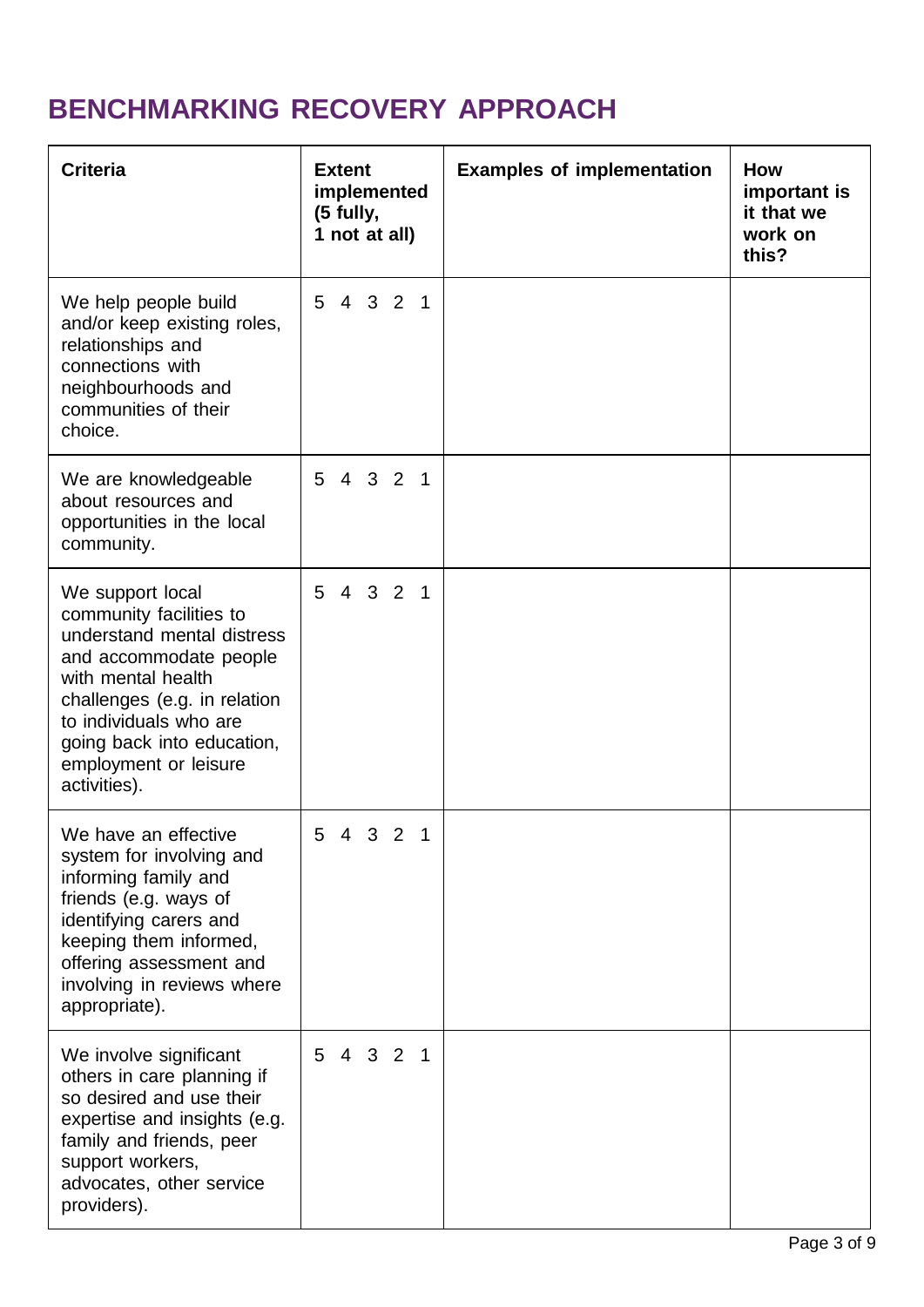| We offer all people using<br>our service a personal<br>recovery plan/WRAP and<br>help them to develop their<br>personal recovery plan.                                                                                      | 5 4 3 2 1    |  |
|-----------------------------------------------------------------------------------------------------------------------------------------------------------------------------------------------------------------------------|--------------|--|
| We develop care/support<br>plans and write notes in<br>collaboration with service<br>users focusing on their<br>personal recovery plans<br>and clearly stating plans<br>for meeting their recovery<br>goals.                | 5<br>4 3 2 1 |  |
| People have their own<br>copies of session and<br>progress notes, as well as<br>their care plans, for their<br>own record.                                                                                                  | 5 4 3 2 1    |  |
| We encourage people to<br>make their own choices<br>and decisions and support<br>them even if we do not<br>agree with them.                                                                                                 | 5 4 3 2 1    |  |
| We give information and<br>promote choice rather than<br>using threats, bribes or<br>coercion to influence a<br>person, and only use force<br>as a very last resort                                                         | 4 3 2 1<br>5 |  |
| We are prepared to take<br>risks and try new things $-$<br>and encourage service<br>users to do the same                                                                                                                    | 5 4 3 2 1    |  |
| We work with service<br>users to understand their<br>perspective on 'risk',<br>negotiate an agreed safety<br>plan and share<br>responsibility for safety<br>(e.g. what the person can<br>do, what staff can do to<br>help). | 5 4 3 2 1    |  |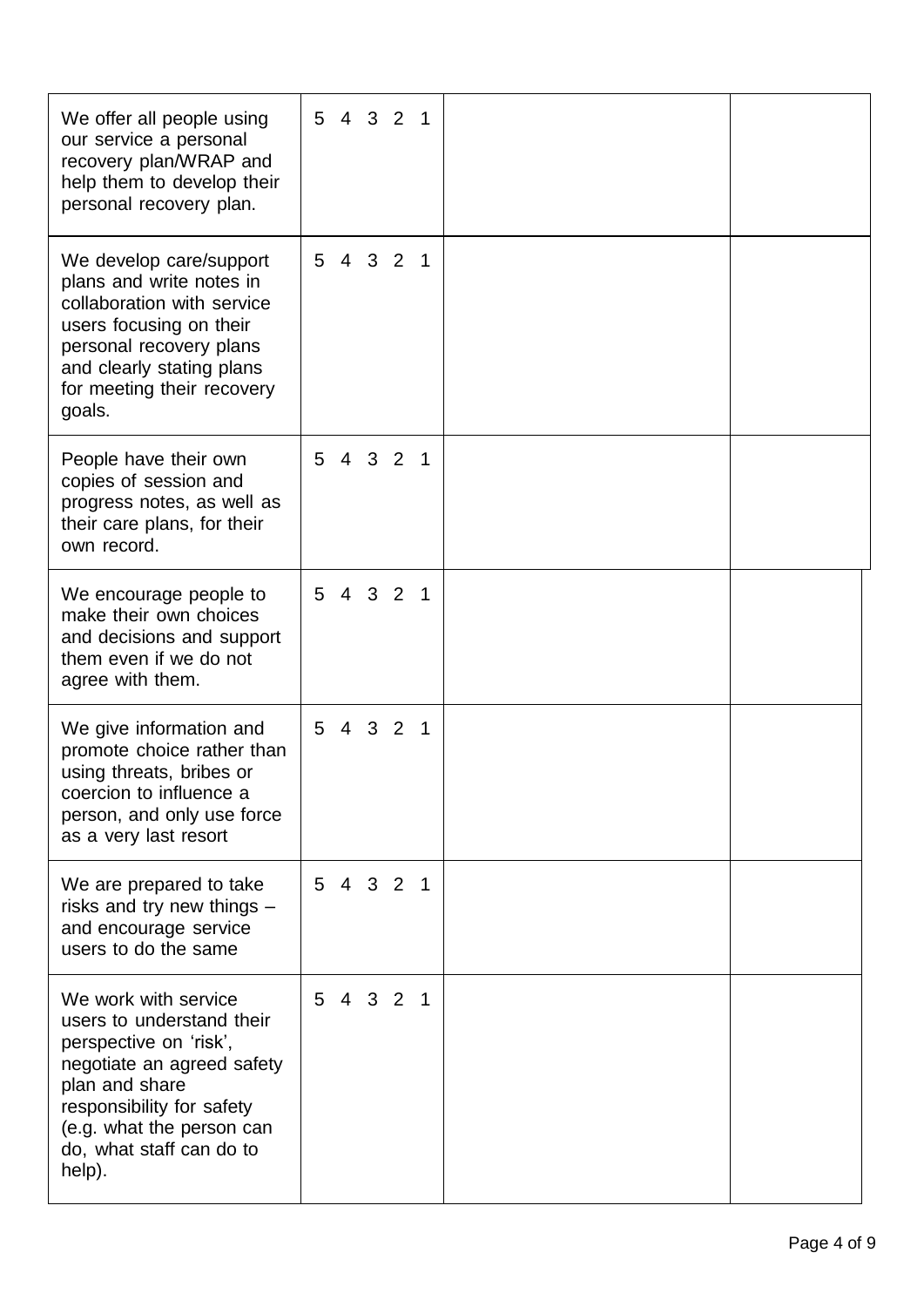| We encourage everyone to<br>develop an advanced<br>directive/crisis plan and<br>help them to reach an<br>agreement about this with<br>all relevant people (Care<br>Co-ordinator, Psychiatrist,<br>GP, family). | 4 3 2 1<br>5                        |  |
|----------------------------------------------------------------------------------------------------------------------------------------------------------------------------------------------------------------|-------------------------------------|--|
| We provide examples of<br>real success stories, life<br>story books, DVDs,<br>posters, for people to see<br>what is possible and to<br>inspire their hope.                                                     | 5<br>4 3 2 1                        |  |
| We have clear systems for<br>linking people with peers<br>who can serve as role<br>models (e.g. through<br>contact with local user run<br>groups).                                                             | 5 4 3 2 1                           |  |
| We have a system for<br>identifying and celebrating<br>progress towards self-<br>defined recovery defined<br>goals                                                                                             | 4 3 2 1<br>5                        |  |
| We offer everyone in our<br>service access to recovery<br>education where ideas<br>about recovery and<br>personal plans can be<br>developed with others<br>including peers who have<br>moved on.               | 5<br>3<br>$\overline{2}$<br>4<br>-1 |  |
| We provide opportunities<br>for service users, family<br>members and staff to learn<br>about Recovery.                                                                                                         | 5 4 3 2 1                           |  |
| We offer (or signpost to) a<br>variety of therapeutic<br>interventions from which<br>service users can choose<br>(psychological therapies,<br>complimentary therapies,                                         | 5 4 3 2 1                           |  |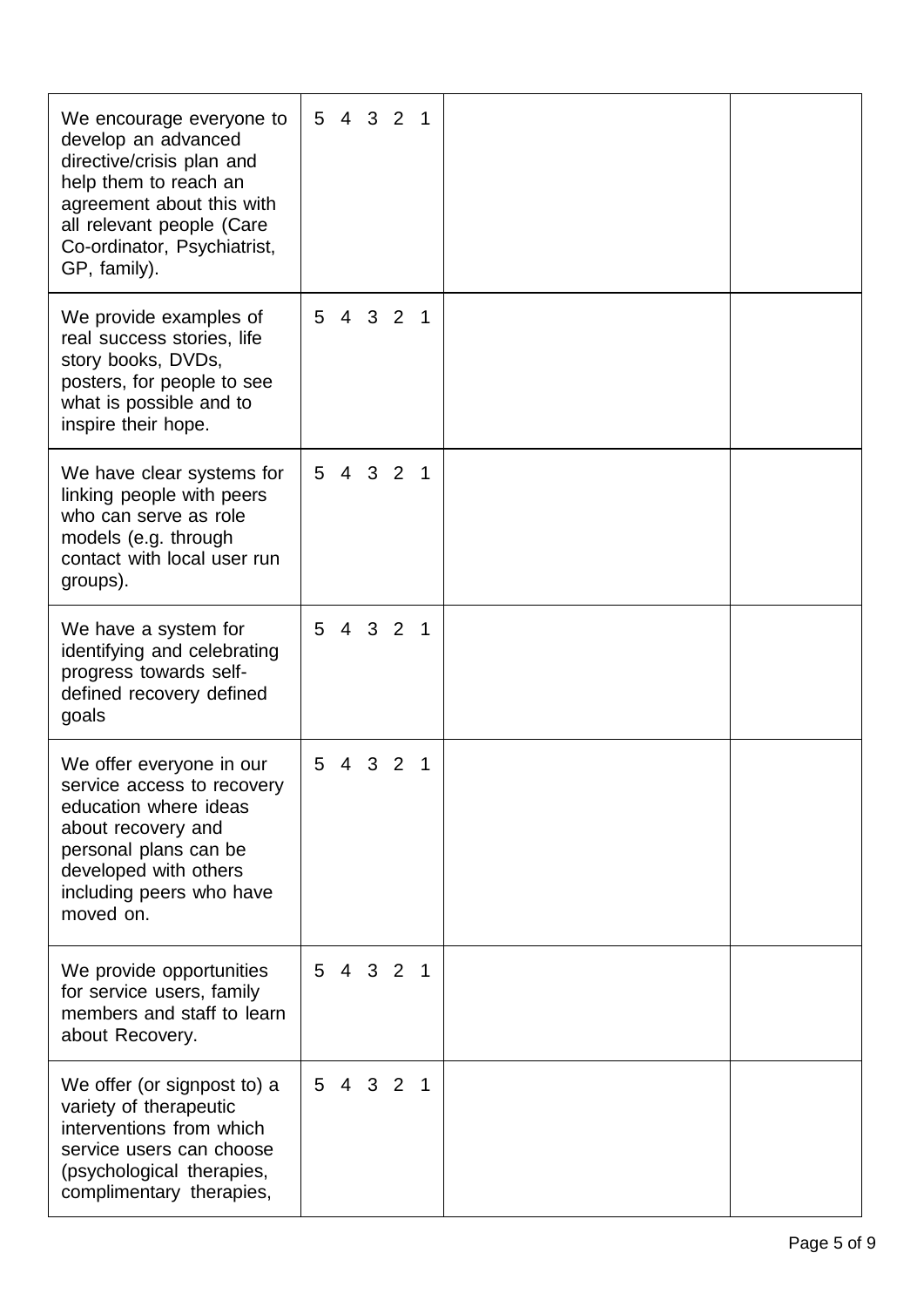| medication) and give<br>them information to help<br>them make their choice.                                                                           |              |  |
|-------------------------------------------------------------------------------------------------------------------------------------------------------|--------------|--|
| We involve service users<br>in recruitment, training and<br>service development<br>through routine<br>involvement in decision<br>making forums.       | 4 3 2 1<br>5 |  |
| We encourage staff to<br>prioritise service users'<br>recovery rather than<br>administrative and<br>bureaucratic jobs                                 | 5 4 3 2 1    |  |
| All staff receive regular<br>supervision and this is<br>focused on recovery based<br>practice (e.g. using the<br>SCMH 'ten top tips for<br>Recovery') | 5 4 3 2 1    |  |
| We support the well-being<br>of staff (e.g. well-being<br>plans, supervision and<br>appraisal including<br>personal reflections and<br>well-being)    | 4 3 2 1<br>5 |  |

### **What are your top three priorities for development?**

| $\boldsymbol{2}$ |  |
|------------------|--|
| 2                |  |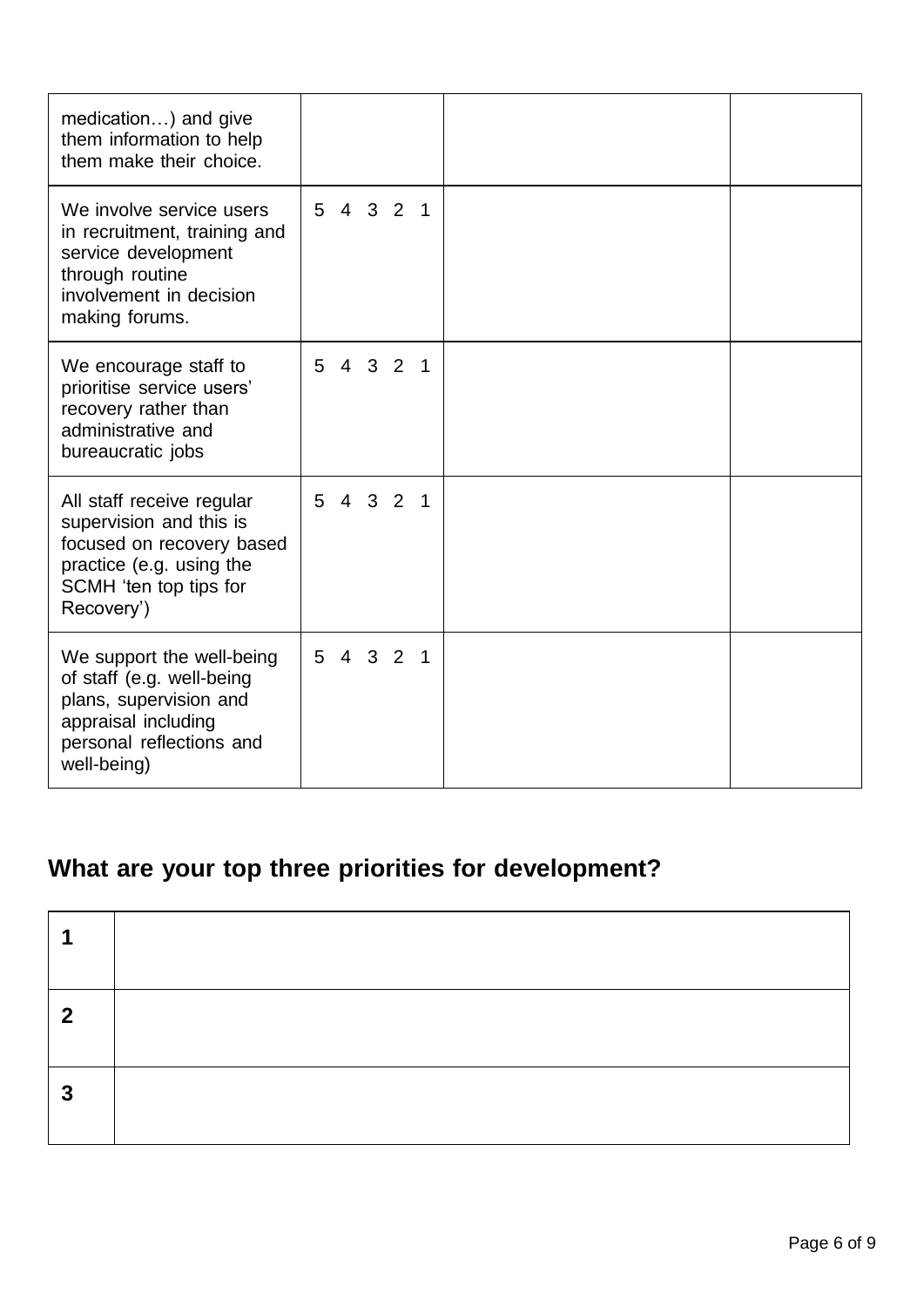### **ACTION PLAN**

| <b>Priority 1: Area for Development</b>                  |     |         |
|----------------------------------------------------------|-----|---------|
|                                                          |     |         |
|                                                          |     |         |
|                                                          |     |         |
|                                                          |     |         |
| At the end of I year, what do you want to have achieved? |     |         |
|                                                          |     |         |
|                                                          |     |         |
|                                                          |     |         |
|                                                          |     |         |
| How will you achieve this? What will you do?             |     |         |
| Actions                                                  | Who | By when |
|                                                          |     |         |
|                                                          |     |         |
|                                                          |     |         |
|                                                          |     |         |
|                                                          |     |         |
|                                                          |     |         |
|                                                          |     |         |
|                                                          |     |         |
|                                                          |     |         |
|                                                          |     |         |
|                                                          |     |         |
|                                                          |     |         |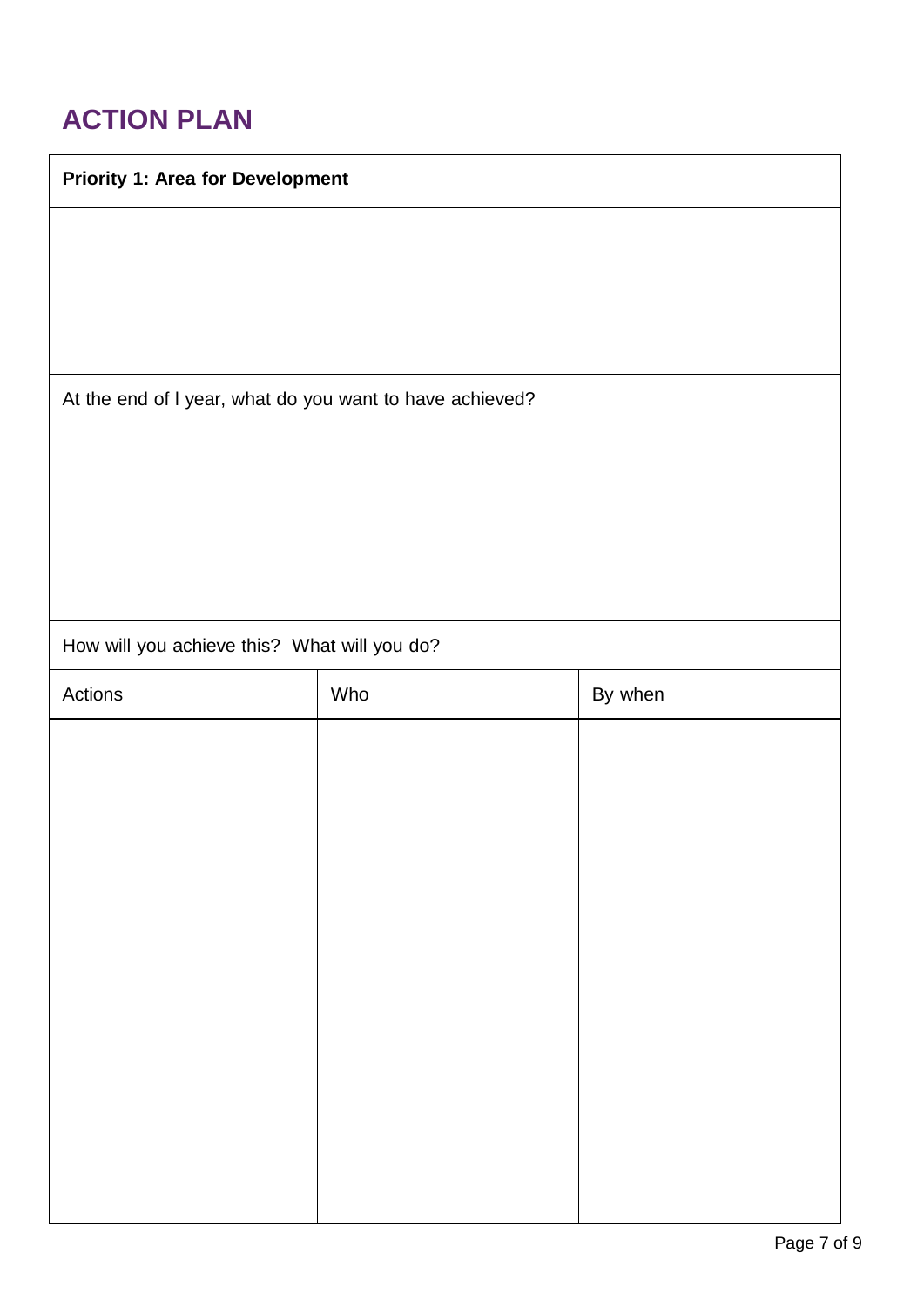### **ACTION PLAN**

| <b>Priority 2: Area for Development</b>                  |
|----------------------------------------------------------|
|                                                          |
|                                                          |
|                                                          |
|                                                          |
|                                                          |
| At the end of I year, what do you want to have achieved? |
|                                                          |
|                                                          |
|                                                          |
|                                                          |
|                                                          |
|                                                          |

How will you achieve this? What will you do?

| Actions | Who | By when |
|---------|-----|---------|
|         |     |         |
|         |     |         |
|         |     |         |
|         |     |         |
|         |     |         |
|         |     |         |
|         |     |         |
|         |     |         |
|         |     |         |
|         |     |         |
|         |     |         |